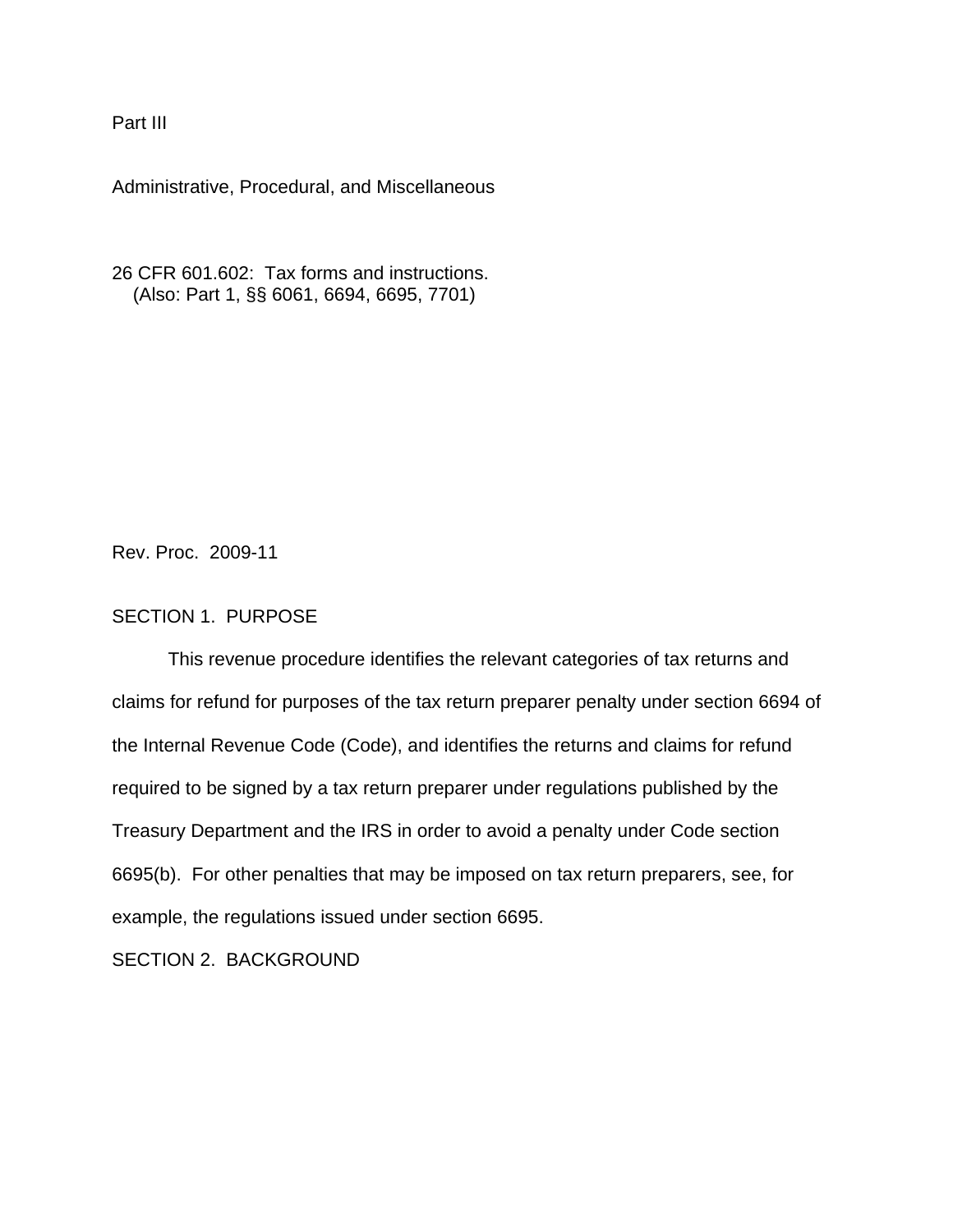The Small Business and Work Opportunity Tax Act of 2007, Pub. L. No. 110-28, 121 Stat. 190 (the 2007 Act), was enacted on May 25, 2007. Section 8246 of the Act amended several sections of the Code by extending the application of the income tax return preparer penalties to all tax return preparers. The 2007 Act heightened the standards that must be met by preparers to avoid a penalty under section 6694(a) for understatements due to unreasonable positions from nonfrivolous to reasonable basis (if the position is disclosed), and from realistic possibility of success on the merits to reasonable belief that the position would more likely than not be sustained on the merits (if the position is not disclosed). The 2007 Act also increased the section 6694(a) penalty for understatements due to unreasonable positions from \$250 to the greater of \$1,000 or 50 percent of the income derived by the preparer, and increased the section 6694(b) penalty for willful or reckless conduct from \$1,000 to the greater of \$5,000 or 50% of the income derived by the preparer.

 By extending the application of the income tax return preparer penalties to all tax return preparers, the 2007 Act amended section 6695(b) to impose a penalty on all tax return preparers of any return or claim for refund who fails to sign a return or claim for refund when required by regulations prescribed by the Secretary, unless it is shown that the failure is due to reasonable cause and not due to willful neglect. The penalty under section 6695(b) is \$50 for each failure to sign, with a maximum of \$25,000 per person imposed with respect to each calendar year. The amendments to section 6695(b) are effective for tax returns and claims for refund prepared after May 25, 2007.

The Department of Treasury and the IRS released Notice 2008-13, 2008-3 I.R.B.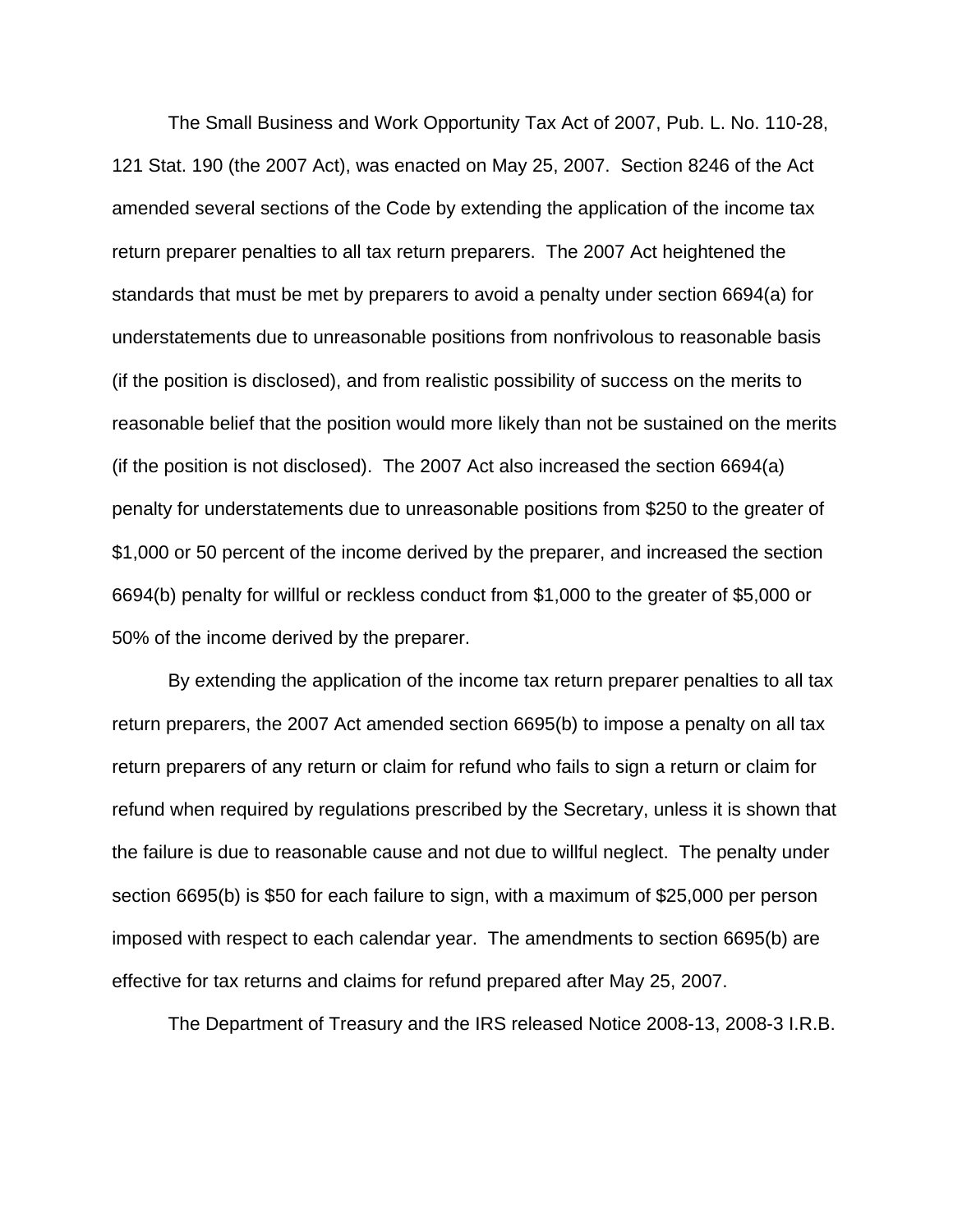282, on December 31, 2007 to provide interim guidance under section 6694. Additional guidance was provided in Notice 2008-12, 2008-3 I.R.B. 280, also released on December 31, 2007, with respect to the implementation of the tax return preparer signature requirement of section 6695(b). Notice 2008-46, 2008-18 I.R.B. 868, was released on April 16, 2008 and added certain returns and documents to Exhibits 1, 2, and 3 of Notice 2008-13. On June 17, 2008, the Treasury Department and the IRS published REG-129243-07, in the **Federal Register**, 73 F.R. 34560, which provides proposed amendments to the regulations reflecting amendments made by the 2007 Act.

Section 506 of the Tax Extenders and Alternative Minimum Tax Relief Act of 2008, Div. C of Pub. L. No. 110-343, 122 Stat. 3765 (October 3, 2008) (the 2008 Act), amended the standards that must be met by preparers to avoid a penalty under section 6694(a) for understatements due to unreasonable positions from reasonable belief that the position would more likely than not be sustained on the merits to substantial authority for the position (for undisclosed positions). The 2008 Act did not change the standard in the 2007 Act applicable to disclosed positions. The 2008 Act also provided a special rule for tax shelters (as defined in §  $6662(d)(1)(C)(ii)$ ) and reportable transactions to which § 6662A applies, under which a position is treated as unreasonable unless it is reasonable to believe that the positions would more likely than not be sustained on the merits.

 With this revenue procedure, the Treasury Department and the IRS are simultaneously issuing final regulations that revise the definitions of "return" and "claim for refund" in § 301.7701-15(b)(4) to only include tax return preparers of returns and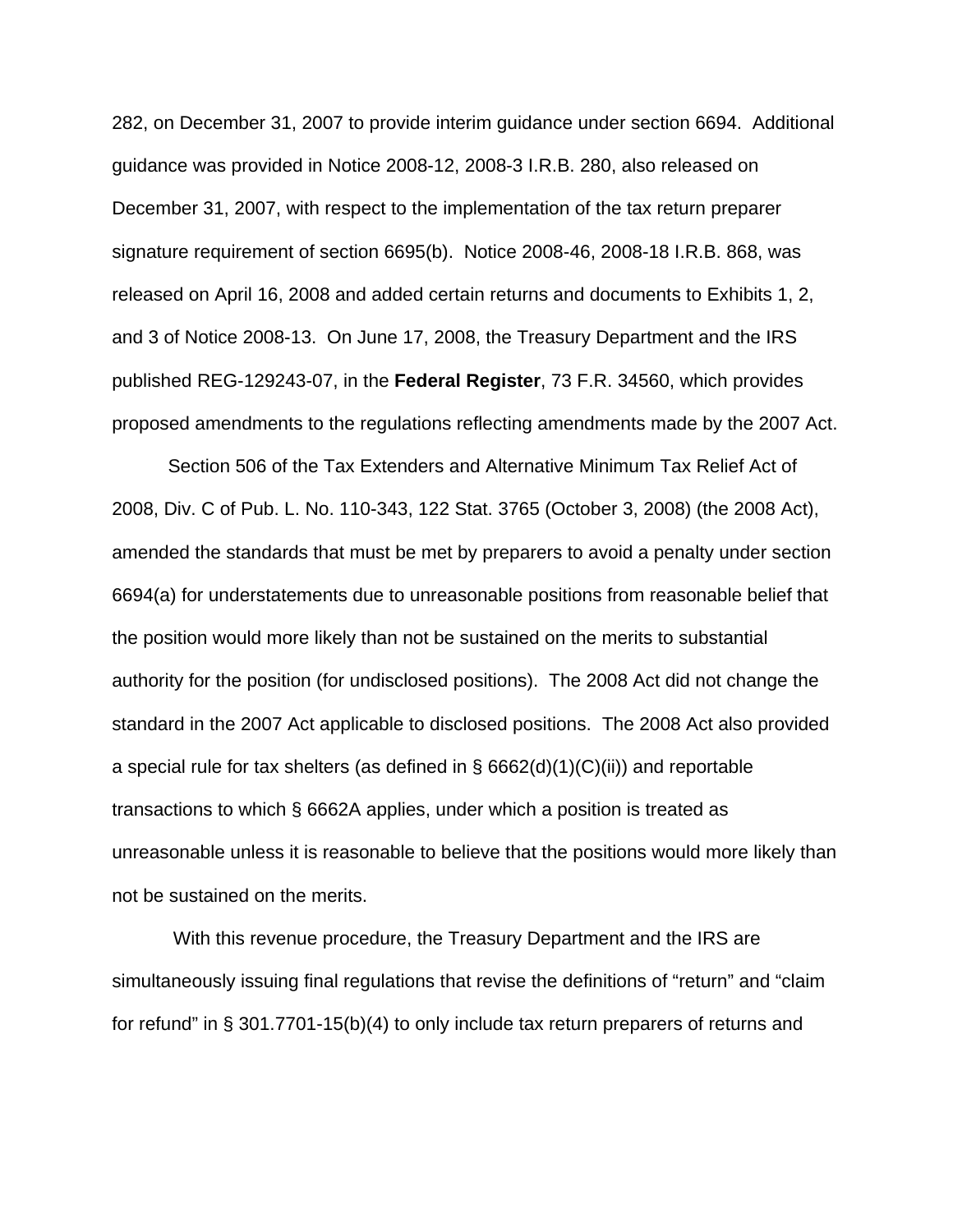claims for refund that are specifically identified in published guidance in the Internal Revenue Bulletin.

SECTION 3. RETURNS AND CLAIMS FOR REFUND SUBJECT TO THE SECTION 6694 PENALTY

.01 This Section identifies categories of returns to which the penalty under section 6694 could apply. The Treasury Department and the IRS may choose to add or remove documents from any of the categories in this revenue procedure in future guidance as they gain experience in implementing the provisions of the 2008 Act and the final regulations.

#### .02 Tax Returns Reporting Tax Liability

Solely for purposes of section 6694, a *return* or *claim for refund* includes the tax returns listed in this subsection enumerated below, or a claim for refund with respect to any such return. A claim for refund of tax includes a claim for credit against any tax and a request for abatement. A person who for compensation prepares all or a substantial portion of a tax return listed in this subsection, or a claim for refund with respect to any such tax return, is a tax return preparer who is subject to section 6694.

(1) Income Tax Returns – Subtitle A

Form 990T, Exempt Organization Business Income Tax Return;

Form 1040, U.S. Individual Income Tax Return;

Form 1040A, U.S. Individual Income Tax Return;

Form 1040-C, U.S. Departing Alien Income Tax Return;

Form 1040-EZ, Income Tax Return for Single Filers and Joint Filers With No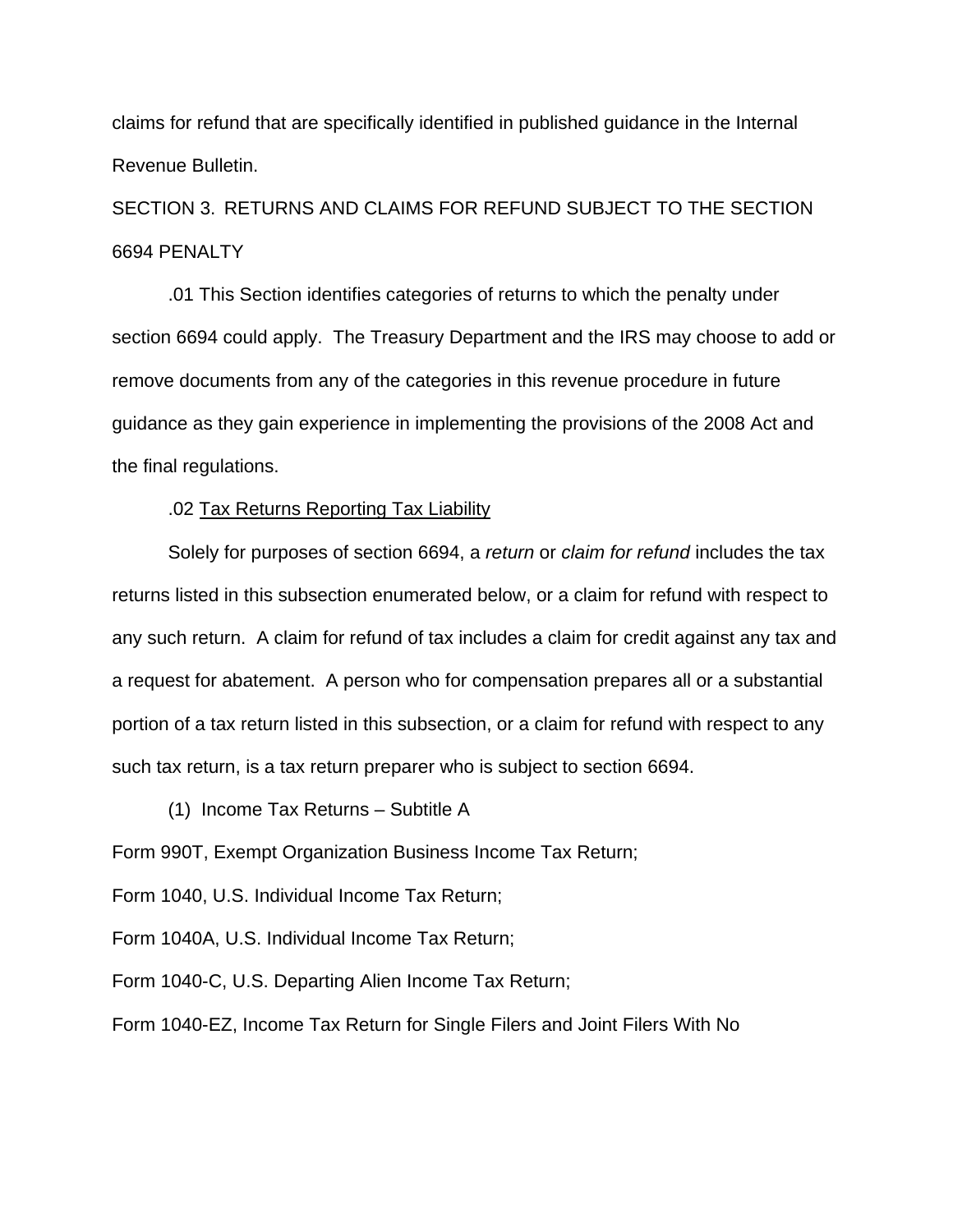Dependents;

Form 1040EZ-T, Claim for Refund of Federal Telephone Excise Tax;

Form 1040NR, U.S. Nonresident Alien Income Tax Return;

Form 1040NR-EZ, U.S. Income Tax Return for Certain Nonresident Aliens With No Dependents;

Form 1040-PR, Planilla para la Declaración de la Contribución Federal sobre el Trabajo por Cuenta Propia (Incluyendo el Crédito Tributario Adicional por Hijos para Residentes Bona fide de Puerto Rico);

Form 1040-SS, U.S. Self-Employment Tax Return (Including the Additional Child Tax

Credit for Bona Fide Residents of Puerto Rico);

Form 1040X, Amended U.S. Individual Income Tax Return;

Form 1041, U.S. Income Tax Return for Estates and Trusts;

Form 1041-N, U.S. Income Tax Return for Electing Alaska Native Settlement Trusts;

Form 1041-QFT, U.S. Income Tax Return for Qualified Funeral Trusts;

Form 1042, Annual Withholding Tax Return for U.S. Source Income of Foreign Persons;

Form 1066, U.S. Real Estate Mortgage Investment Conduit (REMIC) Income Tax

Return;

Form 1120, U.S. Corporation Income Tax Return;

Form 1120-C, U.S. Income Tax Return for Cooperative Associations;

Form 1120-F, U.S. Income Tax Return of a Foreign Corporation;

Form 1120-FSC, U.S. Income Tax Return of a Foreign Sales Corporation;

Form 1120-H, U.S. Income Tax Return for Homeowners Associations;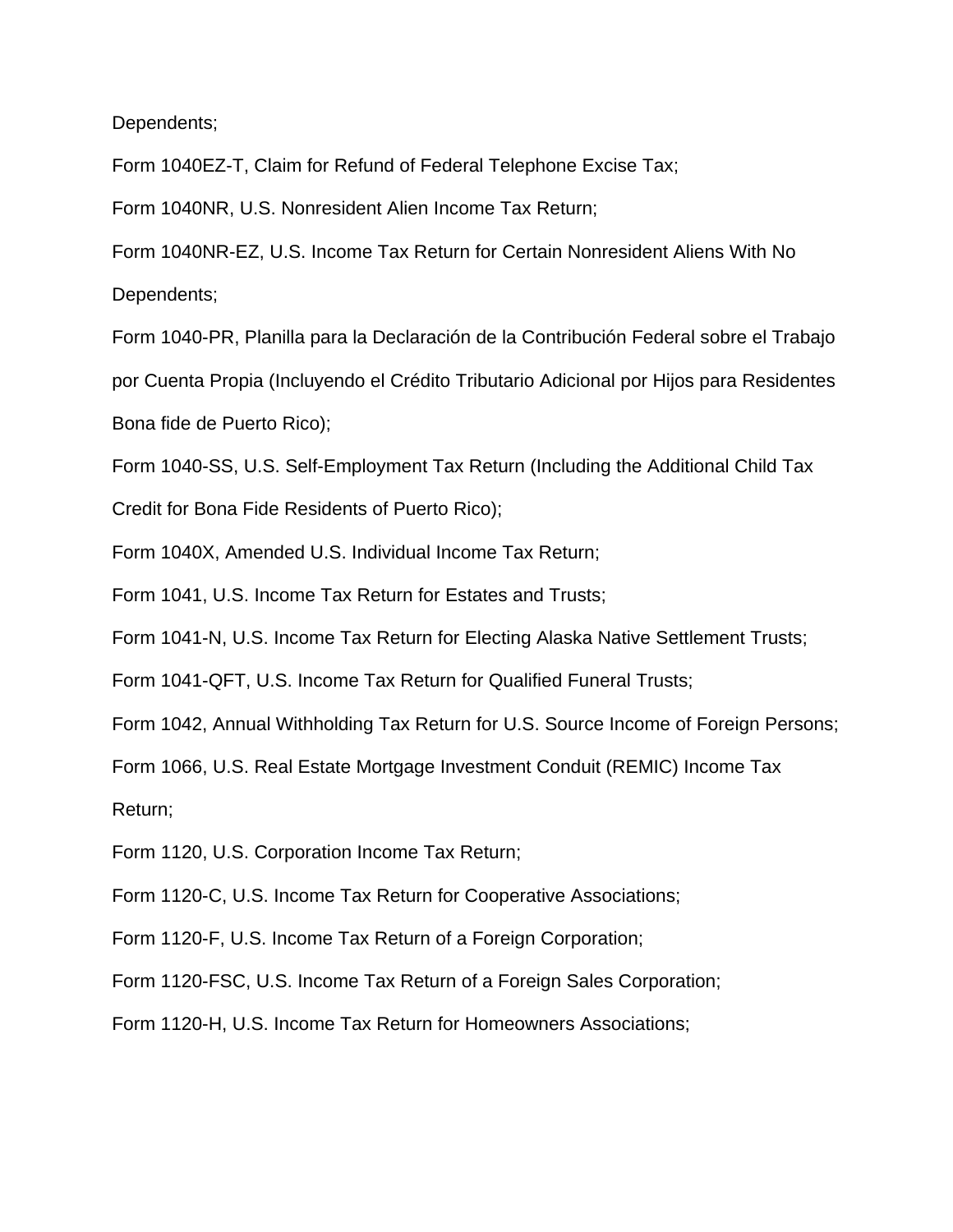Form 1120-IC DISC, Interest Charge Domestic International Sales – Corporation Return;

Form 1120-L, U.S. Life Insurance Company Income Tax Return;

Form 1120-ND, Return for Nuclear Decommissioning Funds and Certain Related Persons;

Form 1120-PC, U.S. Property and Casualty Insurance Company Income Tax Return;

Form 1120-POL, U.S. Income Tax Return for Certain Political Organizations;

Form 1120-REIT, U.S. Income Tax Return for Real Estate Investment Trusts;

Form 1120-RIC, U.S. Income Tax Return for Regulated Investment Companies;

Form 1120S, U.S. Income Tax Return for an S Corporation;

Form 1120-SF, U.S. Income Tax Return for Settlement Funds (Under Section 468B);

Form 1120X, Amended U.S. Corporation Income Tax Return;

Form 2438, Undistributed Capital Gains Tax Return;

Forms 8038-T, Arbitrage Rebate and Penalty in Lieu of Arbitrage Rebate;

Form 8038-R, Request for Recovery of Overpayment Under Arbitrage Rebate

Provisions;

Form 8288, U.S. Withholding Tax Return for Dispositions by Foreign Persons of U.S.

Real Property Interests; and

Form 8804, Annual Return for Partnership Withholding Tax (Section 1446).

(2) Estate and Gift Tax Returns - Subtitle B

Form 706, U.S. Estate Tax Return;

Form 706-A, United States Additional Estate Tax Return;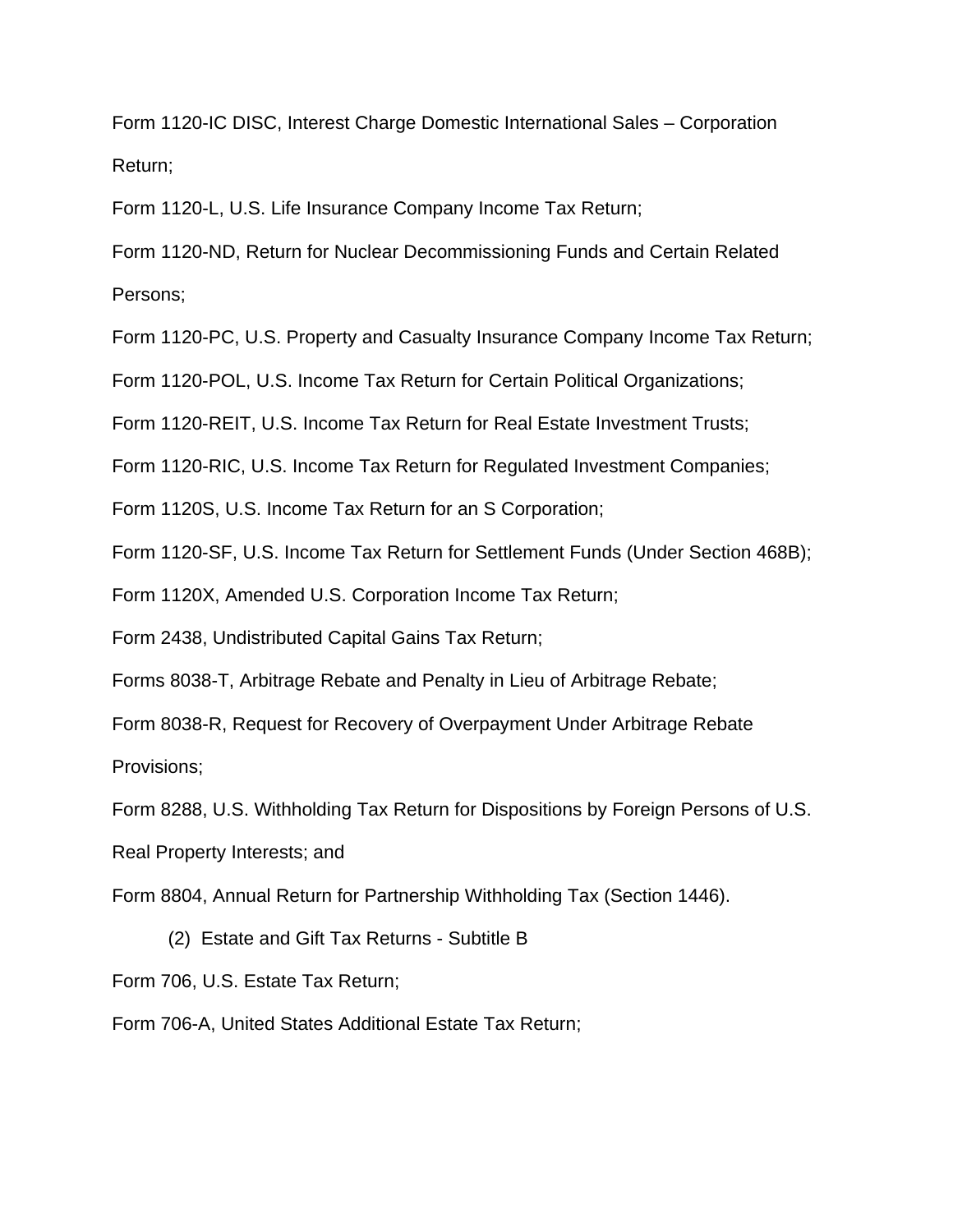Form 706-D, United States Additional Estate Tax Return Under Code Section 2057;

Form 706-GS(D) Generation-Skipping Transfer Tax Return for Distributions;

Form 706-GS(T) Generation-Skipping Transfer Tax Return for Terminations;

Form 706-NA, United States Estate (and Generation-Skipping Transfer) Tax Return -

Estate of nonresident not a citizen of the United States;

Form 706-QDT, United States Estate Tax Return for Qualified Domestic Trusts;

Form 709, United States Gift (and Generation-Skipping Transfer) Tax Return; and

Form 843, Claim For Refund and Request for Abatement.

(3) Employment Tax Returns - Subtitle C

Form CT-1, Employer's Annual Railroad Retirement Tax Return;

Form CT-1 X, Adjusted Employer's Annual Railroad Retirement Tax Return or Claim for Refund;

Form CT-2, Employee Representative's Quarterly Railroad Tax Return;

Form 843, Claim for Refund and Request for Abatement;

Form 940, Employer's Annual Federal Unemployment Tax Return;

Form 940-PR, Planilla para la Declaración Federal ANUAL del Patrono de la

Contribución Federal para el Desempleo (FUTA);

Form 941, Employer's QUARTERLY Federal Tax Return;

Form 941-X, Adjusted Employer's QUARTERLY Federal Tax Return of Claim for Refund;

Form 941-PR, Planilla para la Declaración Federal TRIMESTRAL del Patrono;

Form 941-X (PR), Ajuste a la Declaración Federal TRIMESTRAL del Patrono o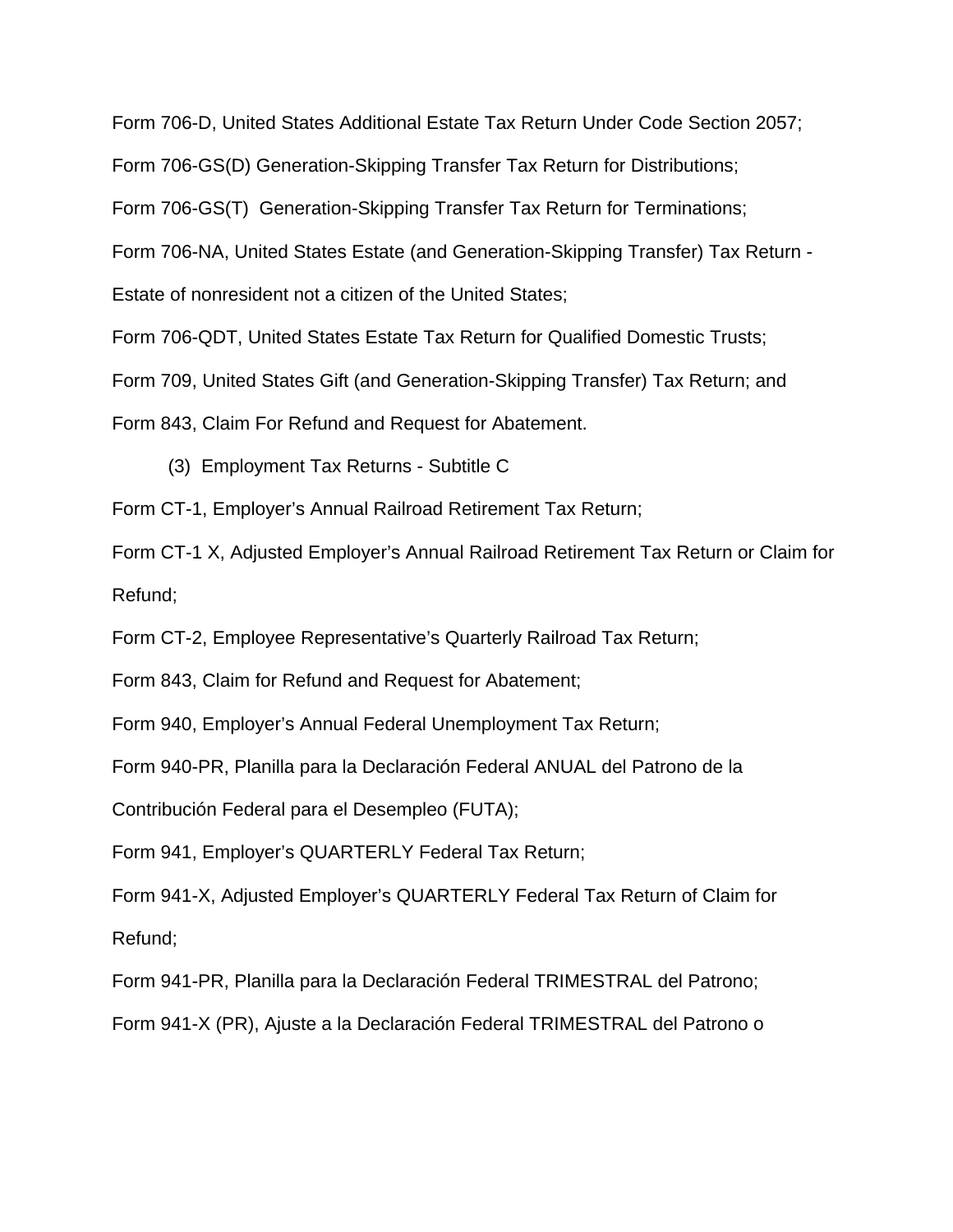Reclamo de Reembolso;

Form 941-SS, Employer's QUARTERLY Federal Tax Return;

Form 941-M, Employer's MONTHLY Federal Tax Return;

Form 943, Employer's Annual Federal Tax Return for Agricultural Employees;

Form 943-X, Adjusted Employer's Annual Federal Tax Return for Agricultural

Employees or Claim for Refund;

Form 943-PR, Planilla Para la Declaración ANUAL de la Contribución Federal del Patrono De Empleados Agrícolas;

Form 943-X (PR), Ajuste a la Declaración ANUAL de la Contribución Federal del

Patrono De Empleados Agrícolas o Reclamo de Reembolso;

Form 944, Employer's ANNUAL Federal Tax Return;

Form 944-X, Adjusted Employer's ANNUAL Federal Tax Return or Claim for Refund;

Form 944-PR, Planilla para la Declaración ANUAL de la Contribución Federal del Patrono;

Form 944-X (PR), Ajuste a la Declaración ANUAL de la Contribución Federal del Patrono o Reclamo de Reembolso;

Form 944(SP), Declaración Federal ANUAL de Impuestos del Patrono o Empleador;

Form 944-X (SP), Ajuste a la Declaración Federal ANUAL de Impuestos del Patrono o

Reclamo de Reembolso;

Form 944-SS, Employer's ANNUAL Federal Tax Return;

Form 945, Annual Return of Withheld Federal Income Tax

Form 945-X, Adjusted Annual Return of Withheld Federal Income Tax or Claim for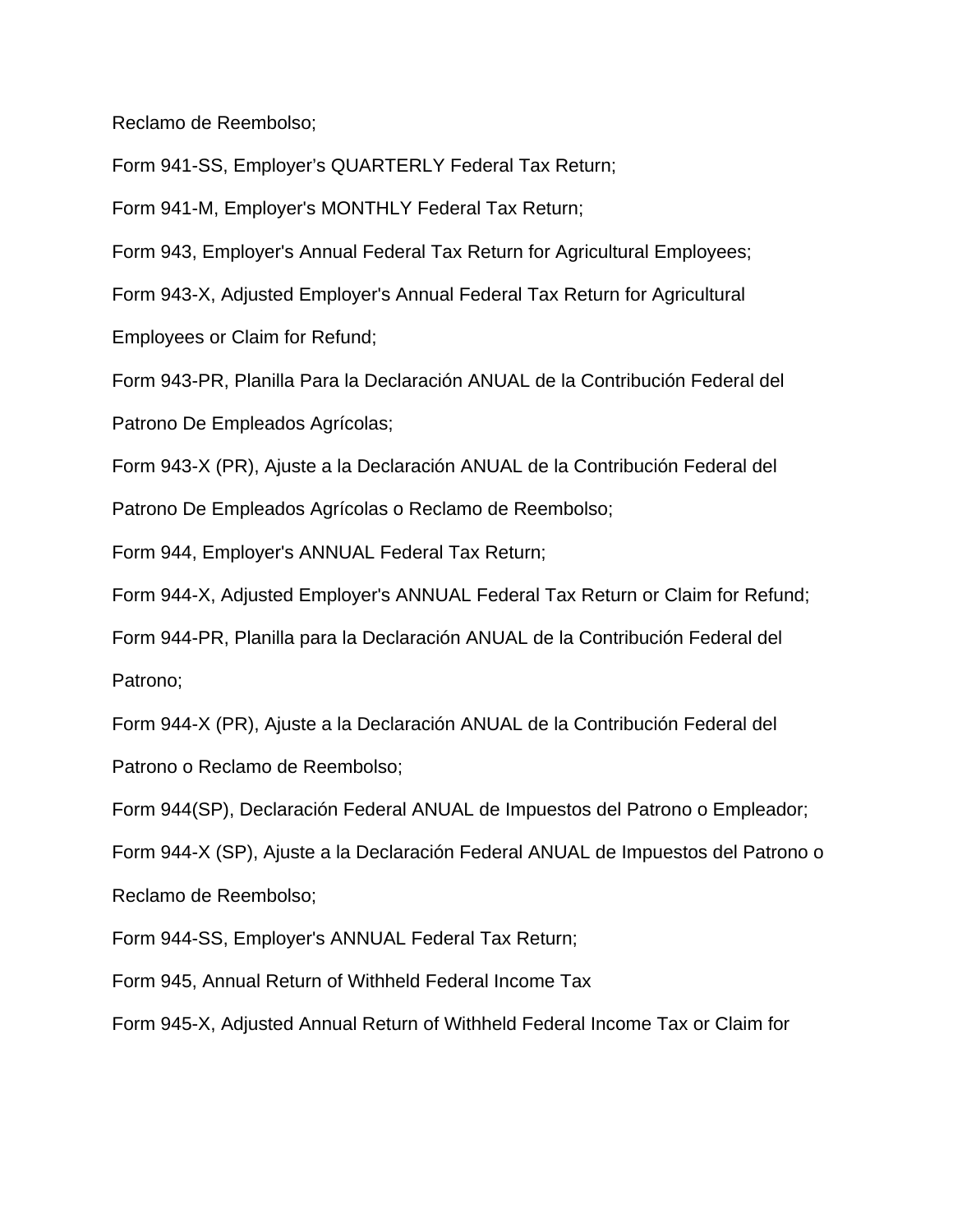Refund;

Schedule H, (Form 1040), Household Employment Tax; and

Anexo H-PR (Formulario 1040-PR) Contribuciones sobre el Empleo de Empleados

Domésticos.

(4) Miscellaneous Excise Tax Returns – Subtitle D

Form 11-C, Occupational Tax and Registration Return for Wagering;

Form 720, Quarterly Federal Excise Tax Return;

Form 720X, Amended Quarterly Federal Excise Tax Return;

Form 730, Monthly Tax Return for Wagers;

Form 843, Claim for Refund and Request for Abatement;

Form 990-PF, Return of Private Foundation or Section 4947(a)(1) Nonexempt

Charitable Trust Treated as a Private Foundation (with respect to the excise tax based on investment income);

Form 2290, Heavy Highway Vehicle Use Tax Return;

Form 2290(FR), Declaration d'Impot sur L'utilisation des Vehicules Lourds sur les Routes;

Form 2290(SP), Declaración del Impuesto sobre el Uso de Vehículos Pesados en las Carreteras;

Form 4720, Return of Certain Excise Taxes on Charities and Other Persons Under

Chapters 41 and 42 of the Internal Revenue Code;

Form 5330, Return of Excise Taxes Related to Employee Benefit Plans;

Form 8612, Return of Excise Tax on Undistributed Income of Real Estate Investment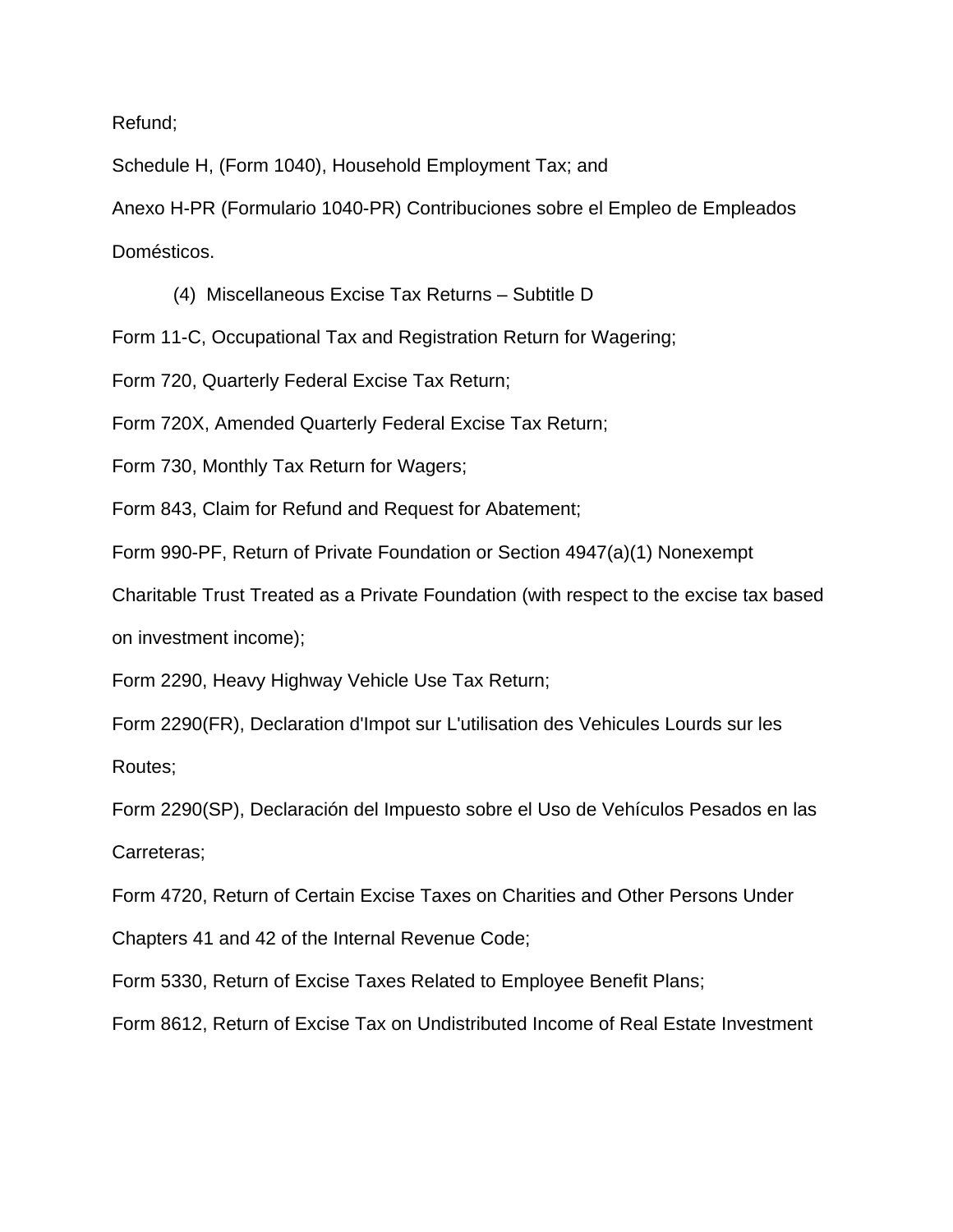Trusts;

Form 8613, Return of Excise Tax on Undistributed Income of Regulated Investment Companies;

Form 8849, Claim for Refund of Excise Taxes.

Form 8831, Excise Taxes on Excess Inclusions of REMIC Residual Interests (I.R.C. § 860E); and

Form 8924, Excise Tax on Certain Transfers of Qualifying Geothermal or Mineral Interests (New Form, Exclusion from Capital Gains).

(5) Alcohol, Tobacco, and Certain Other Excise Taxes – Subtitle E Form 8725, Excise Tax on Greenmail; and

Form 8876, Excise Tax on Structured Settlement Factoring Transactions.

(6) Procedure and Administration – Subtitle F

Form 8752, Required Payment or Refund Under Section 7519.

.03 Information Returns and Other Documents

(1) A person who for compensation prepares information returns or other documents that include information that is or may be reported on a taxpayer's tax return or claim for refund is subject to section 6694 if the information reported on the information return or other document constitutes a *substantial portion* of the taxpayer's tax return or claim for refund, notwithstanding the fact that the information return or other document may not be reporting the liability of the taxpayer. Treas. Reg. § 301.7701-15(b)(3)(iii). The current regulatory definitions of *substantial portion* and *substantial preparation* require a facts and circumstances analysis of each document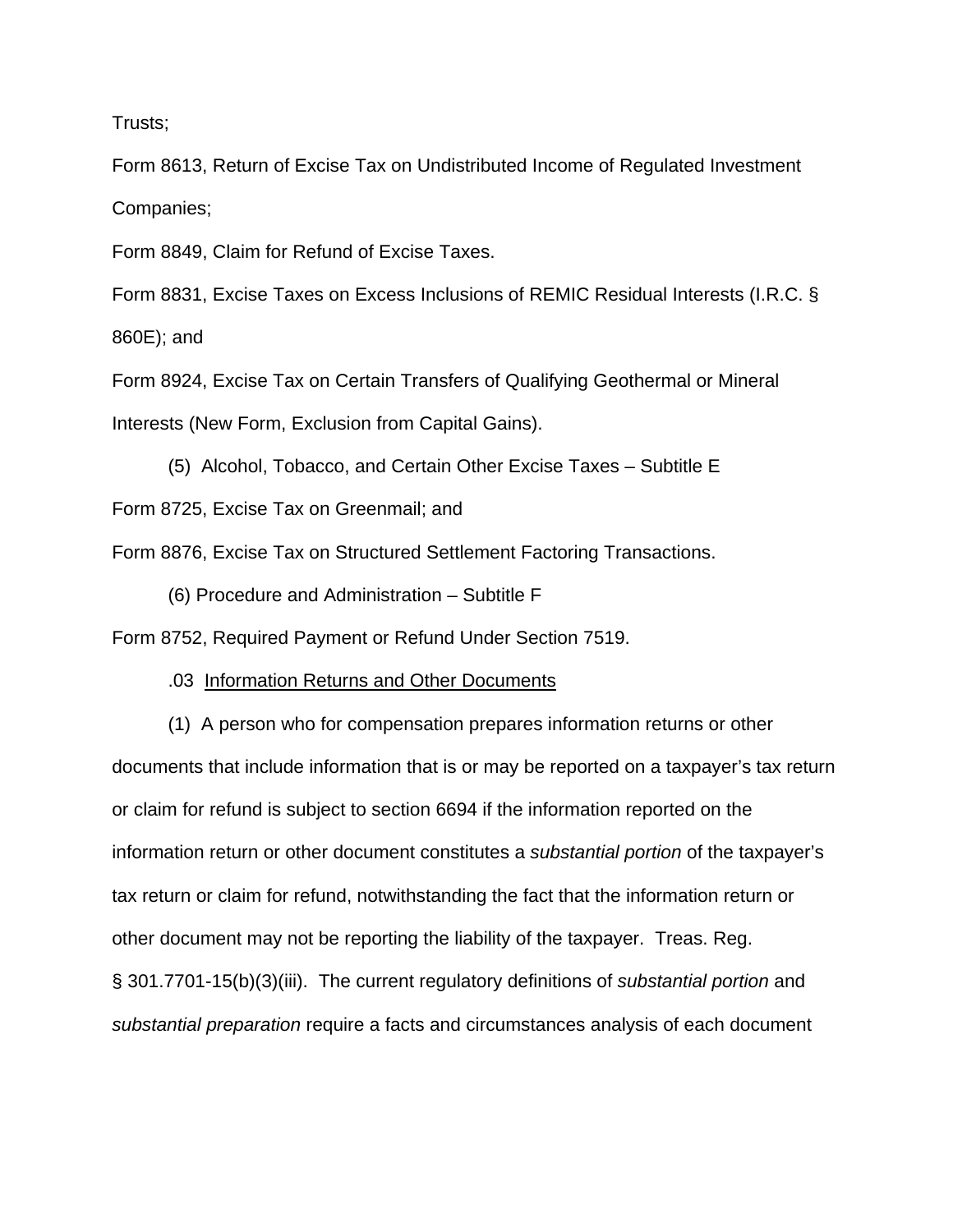prepared and a comparison of the items included on that document with the tax return or claim for refund that actually reports a tax liability. Treas. Reg. § 301.7701- 15(b)(3)(i). Thus, for example, the preparer of a Form 1065, U.S. Return of Partnership Income, may be deemed to be the preparer of any partner's individual income tax return (*e.g.*, Form 1040, U.S. Individual Income Tax Return), if the items on the partnership return constitute a substantial portion of that partner's income tax return. Treas. Reg. § 301.7701-15(b)(3)(iii).

(2) Information Returns Constituting a Substantial Portion of a Taxpayer's Tax Return

Solely for purposes of section 6694, an information return listed in this subsection below that includes information that is or may be reported on a taxpayer's tax return or claim for refund is a return to which section 6694 could apply if the information reported constitutes a *substantial portion* of that taxpayer's tax return or claim for refund. A person who for compensation prepares any of the forms listed in this subsection, which form does not report a tax liability but affects an entry or entries on a tax return and constitutes a substantial portion of the tax return or claim for refund that does report a tax liability, is a tax return preparer who is subject to section 6694. Form 706-GS (D-1), Notification of Distribution From a Generation Skipping Trust; Form 926, Return by a U.S. Transferor of Property to a Foreign Corporation; Form 1042-S, Foreign Person's U.S. Source Income Subject to Withholding; Form 1065, U.S. Return of Partnership Income (including Schedules K-1); Form 1065-B, U.S. Return of Income for Electing Large Partnerships;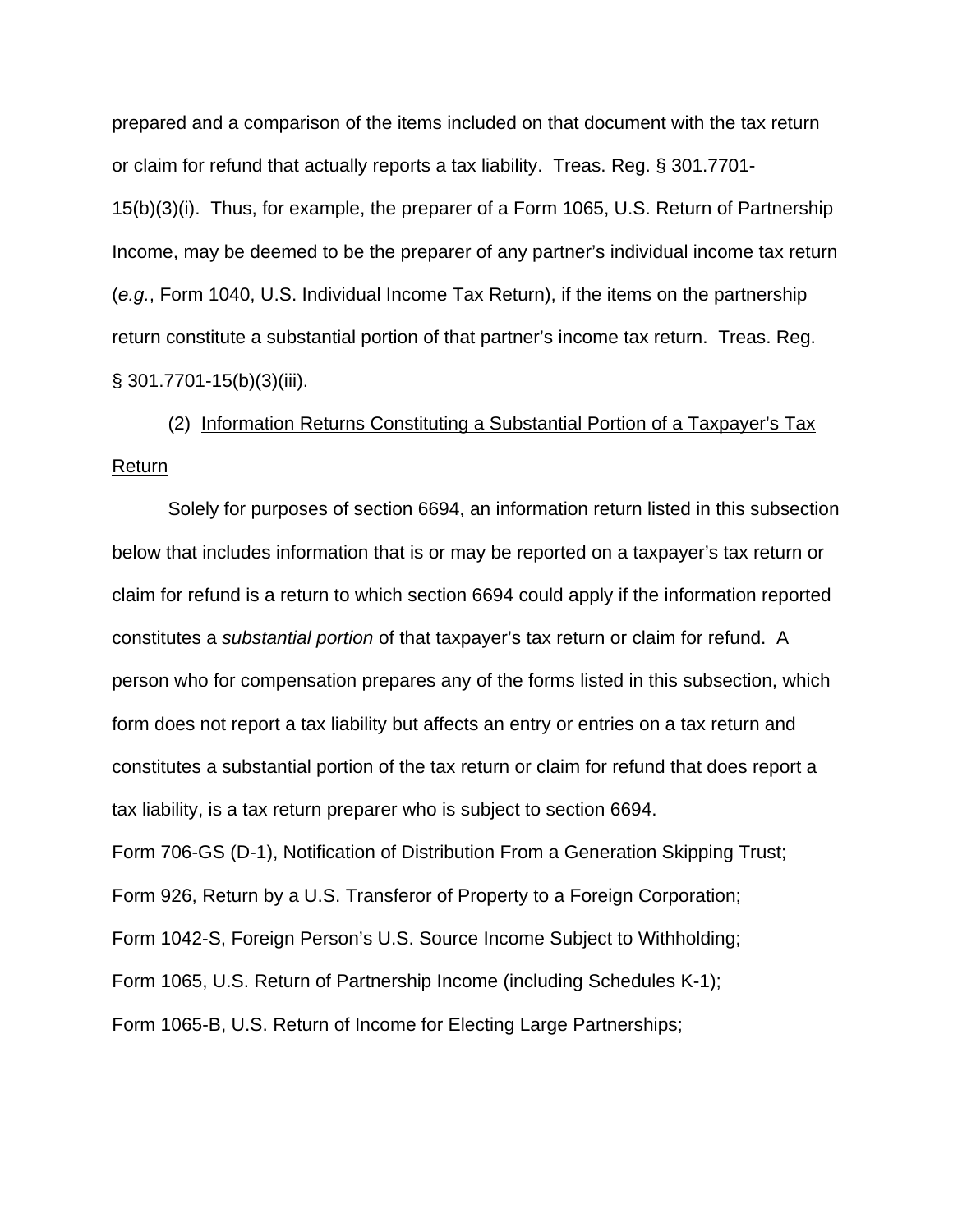Form 1120S, U.S. Income Tax Return for an S Corporation (including Schedules K-1); Form 3520, Annual Return To Report Transactions With Foreign Trusts and Receipt of Certain Foreign Gifts;

Form 3520-A, Annual Information Return of Foreign Trust With a U.S. Owner (Under section 6048(b));

Form 5471, Information Return of U.S. Persons With Respect To Certain Foreign Corporations;

Form 5472, Information Return of a 25% Foreign-Owned U.S. Corporation or a Foreign Corporation Engaged in a U.S. Trade or Business (Under Sections 6038A and 6038C of the Internal Revenue Code);

Form 5500, Annual Return/Report of Employee Benefit Plan;

Form 5500-EZ, Annual Return of One-Participant (Owners and Their Spouses) Retirement Plan;

Form 5500-SF, Form Annual Return/Report of Small Employee Benefit Plan;

Form 8805, Foreign Partner's Information Statement of Section 1446 Withholding Tax;

Form 8858, Information Return of U.S. Persons With Respect To Foreign Disregarded Entities; and

Form 8865, Return of U.S. Persons With Respect to Certain Foreign Partnerships.

(3) Other Documents Constituting a Substantial Portion of a Taxpayer's Tax Return

Solely for purposes of section 6694, a document that includes information that is or may be reported on a taxpayer's tax return or claim for refund is treated as a return to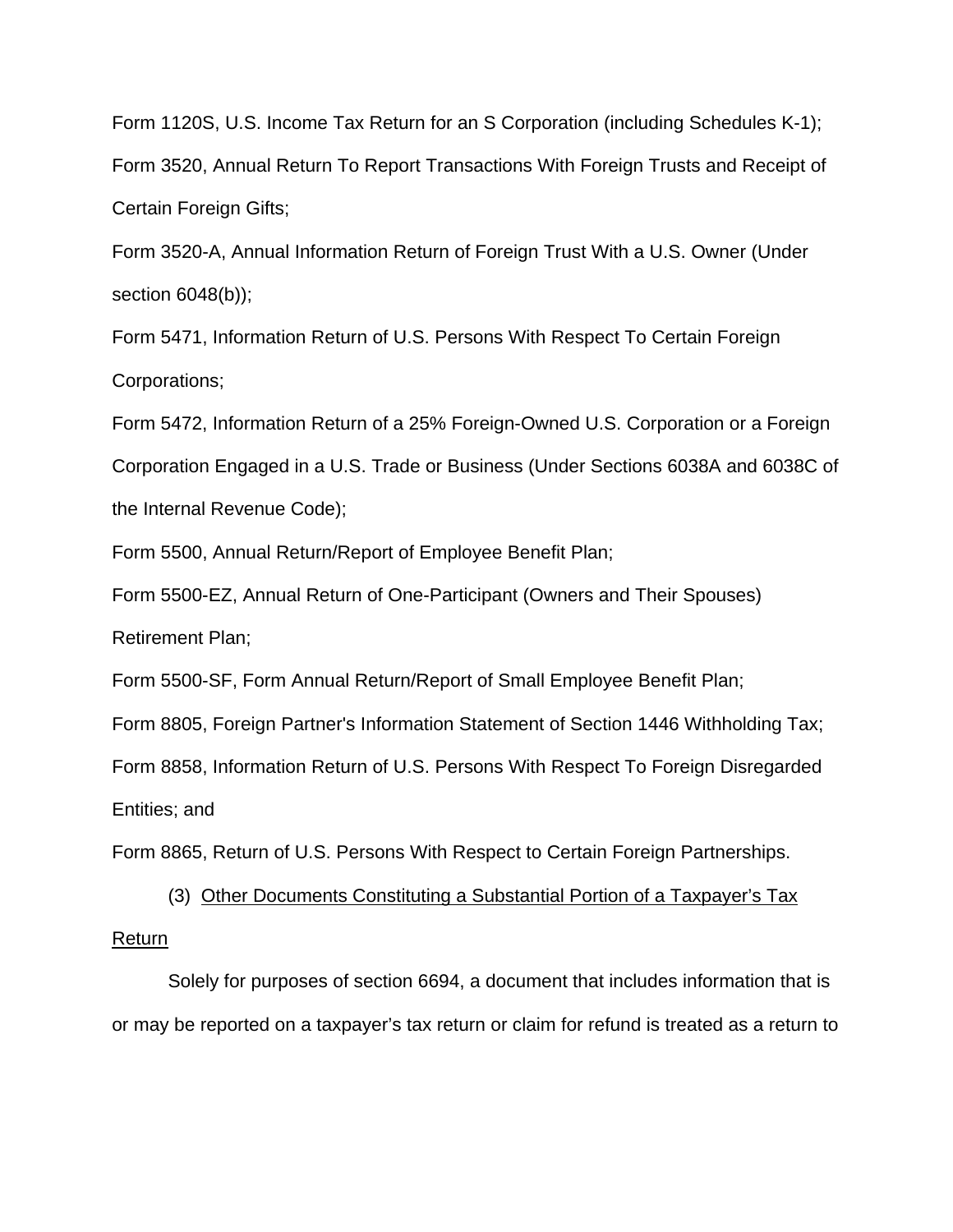which section 6694 could apply if the information reported constitutes a *substantial portion* of that taxpayer's tax return or claim for refund. For example, a person who for compensation prepares documents, such as depreciation schedules or cost, expense or income allocation studies, that do not report a tax liability but which will affect an entry or entries on a tax return that does report a tax liability, and that constitute a substantial portion of such tax return, is a tax return preparer who is subject to section 6694.

.04 Other Documents Not Constituting a Substantial Portion of a Taxpayer's Tax Return or Claim for Refund Unless Prepared Willfully to Understate Tax or in Reckless or Intentional Disregard of the Rules or Regulations

Solely for purposes of section 6694, a document listed in this subsection that includes information that is or may be reported on a taxpayer's tax return or claim for refund (and that constitutes a substantial portion of such tax return or claim for refund) will not subject the preparer to a penalty under section 6694(a). A document listed in this subsection, however, may subject the preparer to a willful or reckless conduct penalty under section 6694(b) if the information reported on the document constitutes a substantial portion of the tax return or claim for refund and is prepared willfully in any manner to understate the liability of tax on a tax return or claim for refund, or in reckless or intentional disregard of rules or regulations. For example, preparation of a Form W-2, Wage and Tax Statement, reporting compensation may constitute preparation of a substantial portion of the Form 1040 return on which the compensation is reported if it is prepared willfully in a manner to understate the liability of tax. A person who for compensation prepares all or a substantial portion of any of the forms or other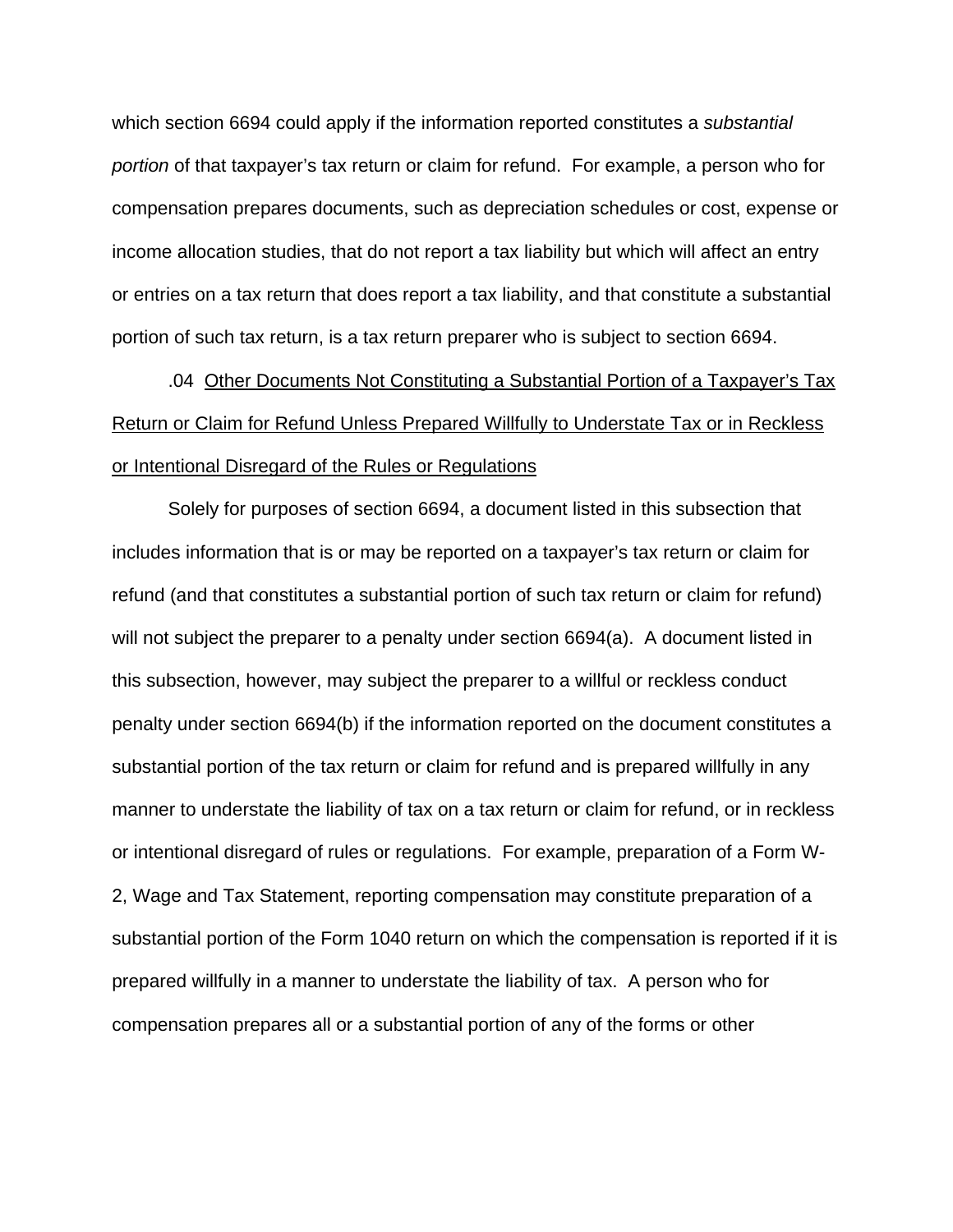documents listed below is not a tax return preparer subject to section 6694(a) and (b) unless the form or document was prepared willfully in any manner to understate the liability of tax on a tax return or claim for refund or in reckless or intentional disregard of rules or regulations.

Form SS-8, Determination of Worker Status;

Form W-2 series of returns;

Form W-8BEN, Beneficial Owner's Certificate of Foreign Status for U.S. Tax Withholding;

Form 990, Return of Organization Exempt from Income Tax;

Form 990-EZ, Short Form Return of Organization Exempt From Income Tax;

Form 990-N, Electronic Notice (e-Postcard) for Tax-Exempt Organizations not Required

To File Form 990 or 990-EZ;

Form 1099 series of returns;

Form 4029 (Application for Exemption From Social Security and Medicare Taxes and Waiver of Benefits);

Form 4361(Application for Exemption From Self-Employment Tax for Use by Ministers,

Members of Religious Orders and Christian Science Practitioners);

Form 5227, Split Interest Trust Information Return;

Form 8027, Employer's Annual Information Return of Tip Income and Allocated Tips;

Form 8038, Information Return for Tax-Exempt Private Activity Bond Issues;

Form 8038-G, Information Return for Government Purpose Tax-Exempt Bond Issues;

Form 8038-GC, Consolidated Information Return for Small Tax-Exempt Government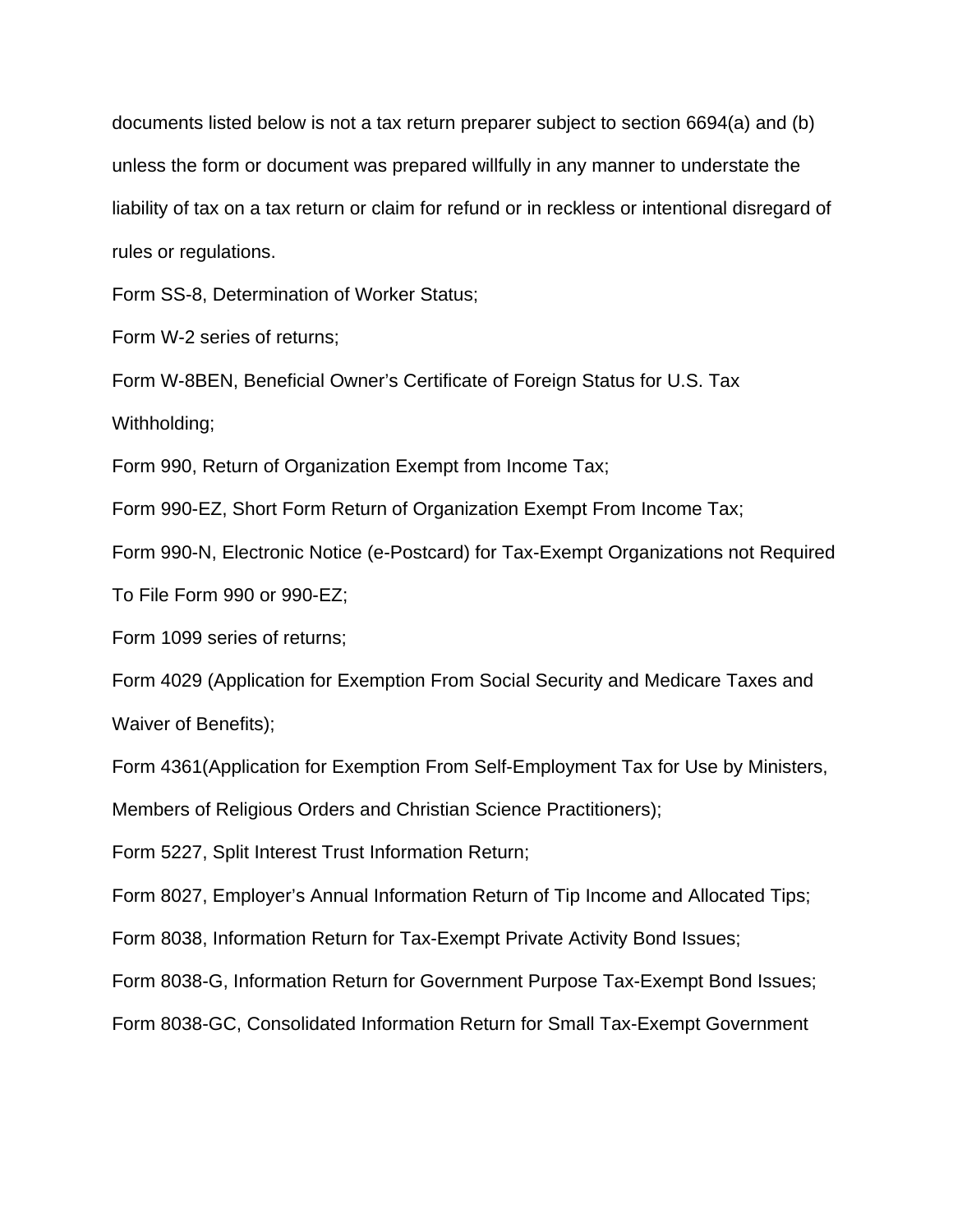Bond Issues;

Form 8288-A, Statement of Withholding on Dispositions by Foreign Persons of U.S. Real Property Interests; and

Form 8288-B, Application for Withholding Certificate for Dispositions by Foreign Persons of U.S. Real Property Interests.

SECTION 4. RETURNS AND CLAIMS FOR REFUND SUBJECT TO THE SECTION 6695(b) PENALTY

 .01 This section identifies the returns and claims for refund required to be signed by a signing tax return preparer as defined in § 301.7701-15(b)(1) in order to avoid a section 6695(b) penalty. The Treasury Department and the IRS may choose to add or remove documents that must be signed by a tax return preparer in future guidance and in forms and instructions as additional forms are developed and as they gain experience in implementing the provisions of section 6695(b) and the final regulations. The tax return preparer must sign the return in the manner prescribed by the Commissioner in forms, instructions, or other appropriate guidance. Information on the preparer signature requirement for electronically filed returns will be announced in IRS publications, instructions, and information posted electronically on the IRS.gov website.

.02 Forms Requiring Signature of Tax Return Preparer

 Consistent with existing regulations, in order to avoid the imposition of a penalty under section 6695(b), a signing tax return preparer must provide a signature on any tax returns or claims for refund of tax that are filed on or after January 1, 2009, including but not limited to the following: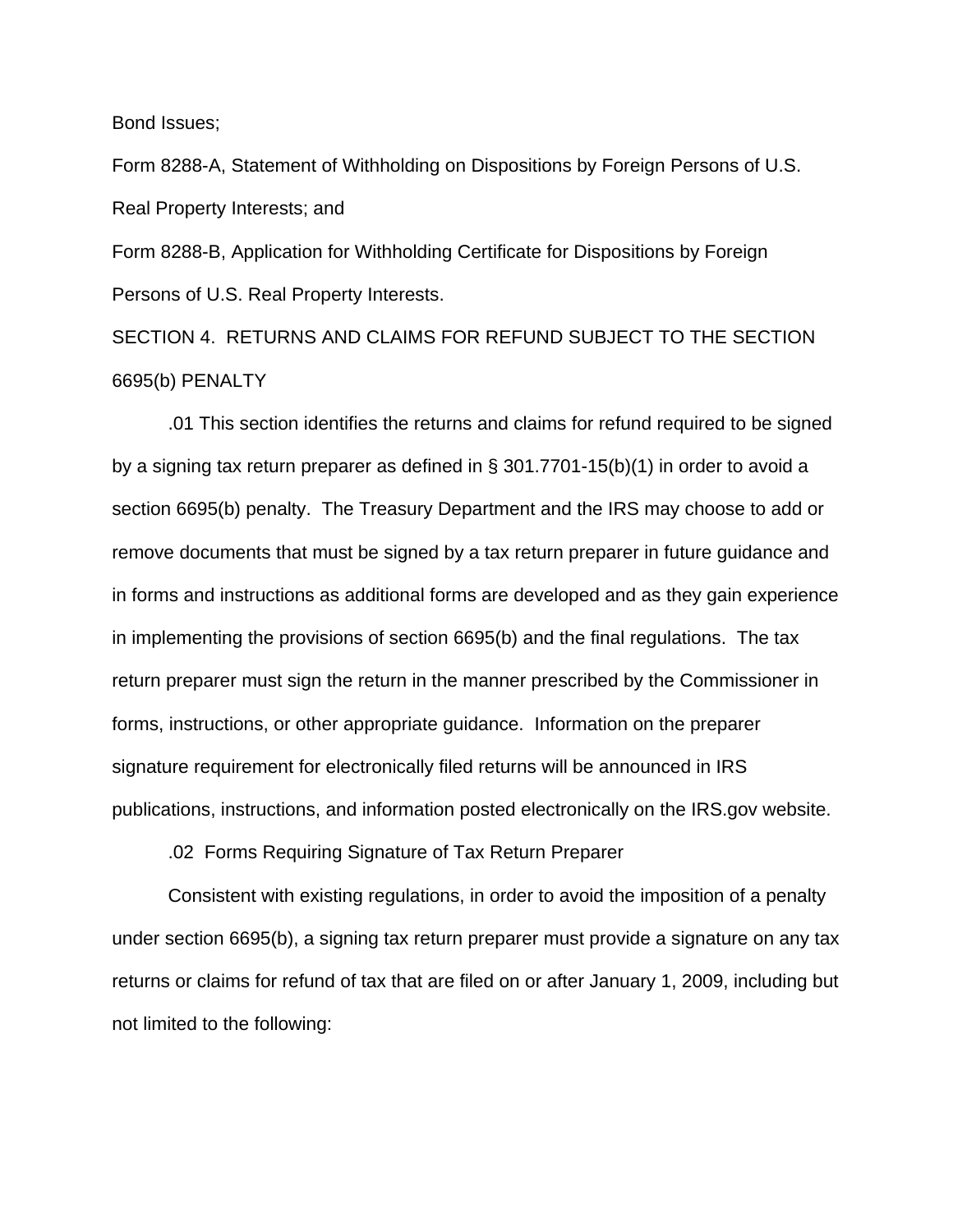# (1) Income Tax Returns – Subtitle A

Form 990-T, Exempt Organization Business Income Tax Return;

Form 1040, U.S. Individual Income Tax Return;

Form 1040A, U.S. Individual Income Tax Return;

Form 1040-C, U.S. Departing Alien Income Tax Return;

Form 1040EZ, Income Tax Return for Single and Joint Filers With No

Dependents;

Form 1040NR, U.S. Nonresident Alien Income Tax Return;

Form 1040NR-EZ, U.S. Income Tax Return for Certain Nonresident Aliens With No

Dependents;

Form 1040-PR, Planilla para la Declaración de la Contribución Federal sobre el Trabajo

por Cuenta Propia (Incluyendo el Crédito Tributario Adicional por Hijos para Residentes Bona fide de Puerto Rico);

Form 1040-SS, U.S. Self-Employment Tax Return (Including the Additional Child Tax Credit for Bona Fide Residents of Puerto Rico);

Form 1040X, Amended U.S. Individual Income Tax Return;

Form 1041, U.S. Income Tax Return for Estates and Trusts;

Form 1041-N, U.S. Income Tax Return for Electing Alaska Native Settlement Trusts;

Form 1041-QFT, U.S. Income Tax Return for Qualified Funeral Trusts;

Form 1042, Annual Withholding Tax Return for U.S. Source Income of Foreign Persons;

Form 1066, U.S. Real Estate Mortgage Investment Conduit (REMIC) Income Tax

Return;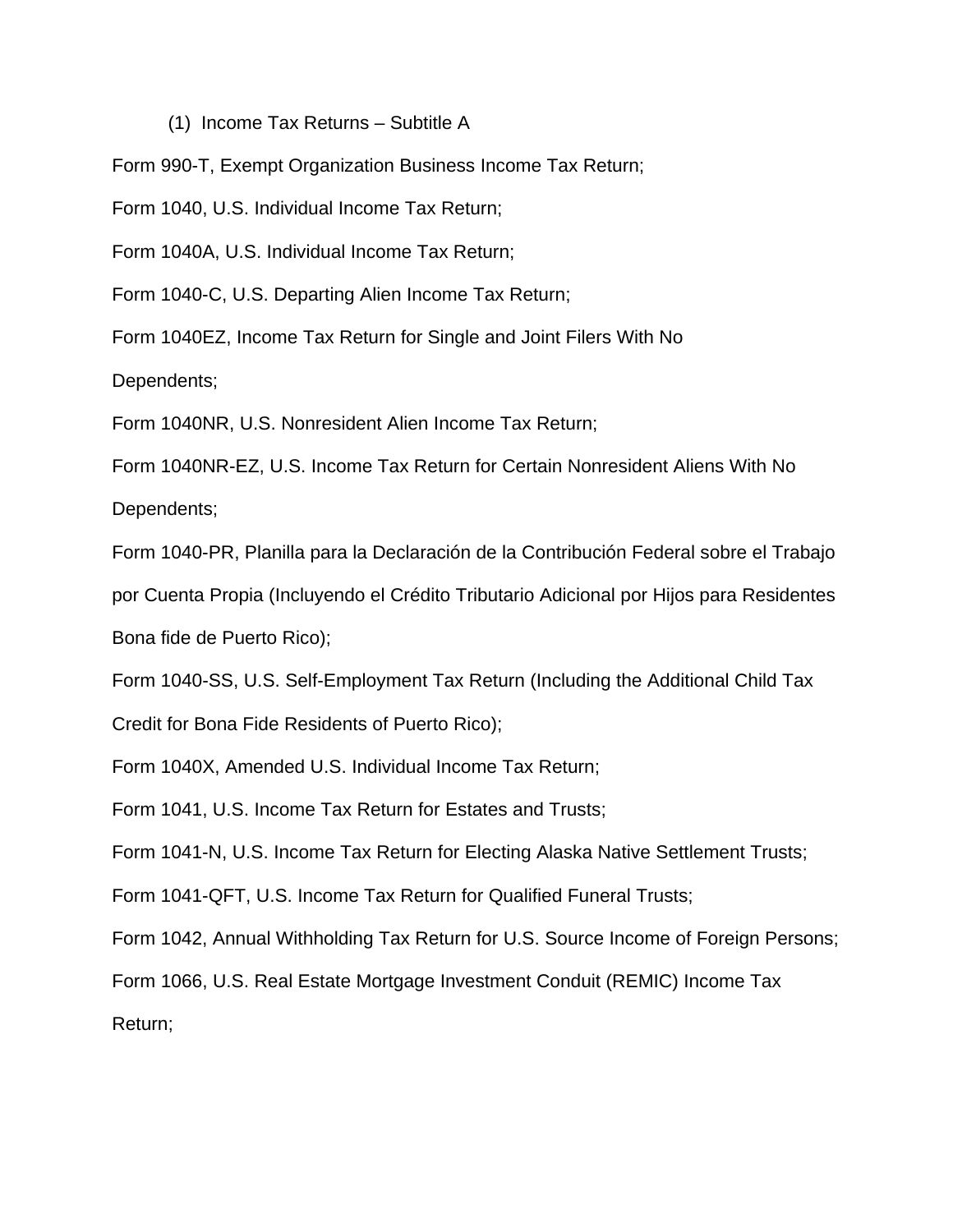Form 1120, U.S. Corporation Income Tax Return;

Form 1120-C, U.S. Income Tax Return for Cooperative Associations;

Form 1120-F, U.S. Income Tax Return of a Foreign Corporation;

Form 1120-FSC, U.S. Income Tax Return of a Foreign Sales Corporation;

Form 1120-H, U.S. Income Tax Return for Homeowners Associations;

Form 1120IC-DISC, Interest Charge Domestic International Sales Corporation Return;

Form 1120-L, U.S. Life Insurance Company Income Tax Return;

Form 1120-ND, Return for Nuclear Decommissioning Funds and Certain Related Persons;

Form 1120-PC, U.S. Property and Casualty Insurance Company Income Tax Return;

Form 1120-POL, U.S. Income Tax Return for Certain Political Organizations;

Form 1120-REIT, U.S. Income Tax Return for Real Estate Investment Trusts;

Form 1120-RIC, U.S. Income Tax Return for Regulated Investment Companies;

Form 1120S, U.S. Income Tax Return for an S Corporation;

Form 1120-SF, U.S. Income Tax Return for Settlement Funds (Under Section 468B);

Form 1120X, Amended U.S. Corporation Income Tax Return;

Form 2438, Undistributed Capital Gains Tax Return;

Form 8288, U.S. Withholding Tax Return for Dispositions by Foreign Persons of U.S. Real Property Interests;

and

Form 8804, Annual Return for Partnership Withholding Tax (Section 1446).

(2) Estate and Gift Tax Returns – Subtitle B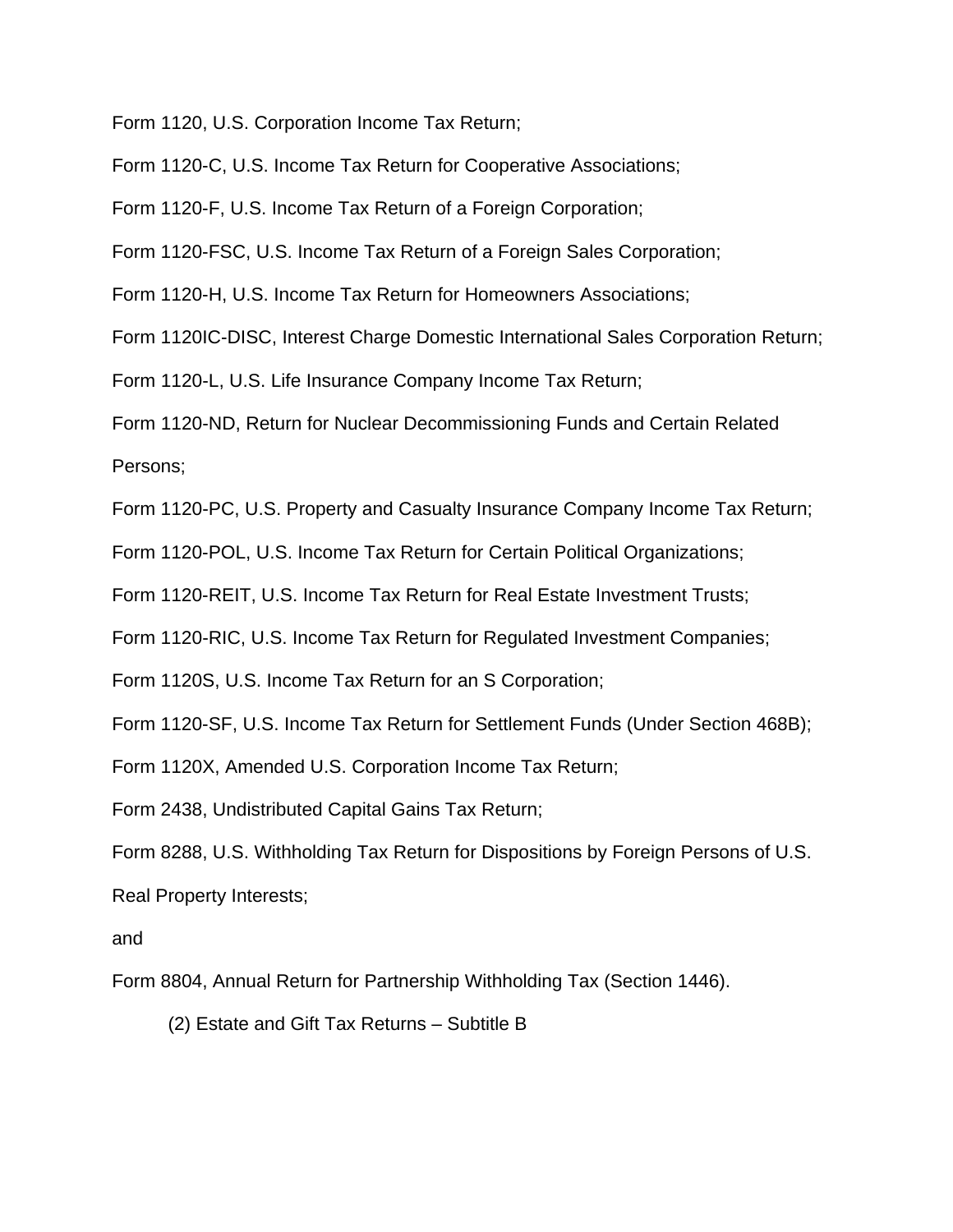Form 706, United States Estate (and Generation-Skipping Transfer) Tax Return;

Form 706-A, United States Additional Estate Tax Return;

Form 706-D, United States Additional Estate Tax Return Under Code Section 2057;

Form 706-GS(D), Generation-Skipping Transfer Tax Return For Distributions;

Form 706-GS(T), Generation-Skipping Transfer Tax Return For Terminations;

Form 706-NA, United States Estate (and Generation-Skipping Transfer) Tax Return --

Estate of nonresident not a citizen of the United States;

Form 706-QDT, United States Estate Tax Return for Qualified Domestic Trusts;

Form 709, United States Gift (and Generation-Skipping Transfer) Tax Return; and

Form 843, Claim for Refund and Request for Abatement.

(3) Employment Tax Returns – Subtitle C

Form CT-1, Employer's Annual Railroad Retirement Tax Return;

Form CT-1 X, Adjusted Employer's Annual Railroad Retirement Tax Return or Claim for Refund;

Form CT-2, Employee Representative's Quarterly Railroad Tax Return;

Form 843, Claim for Refund and Request for Abatement;

Form 940, Employer's Annual Federal Unemployment (FUTA) Tax Return;

Form 940-PR, Planilla para la Declaración Federal ANUAL del Patrono de la

Contribución Federal para el Desempleo (FUTA);

Form 941, Employer's QUARTERLY Federal Tax Return;

Form 941-X, Adjusted Employer's QUARTERLY Federal Tax Return or Claim for Refund;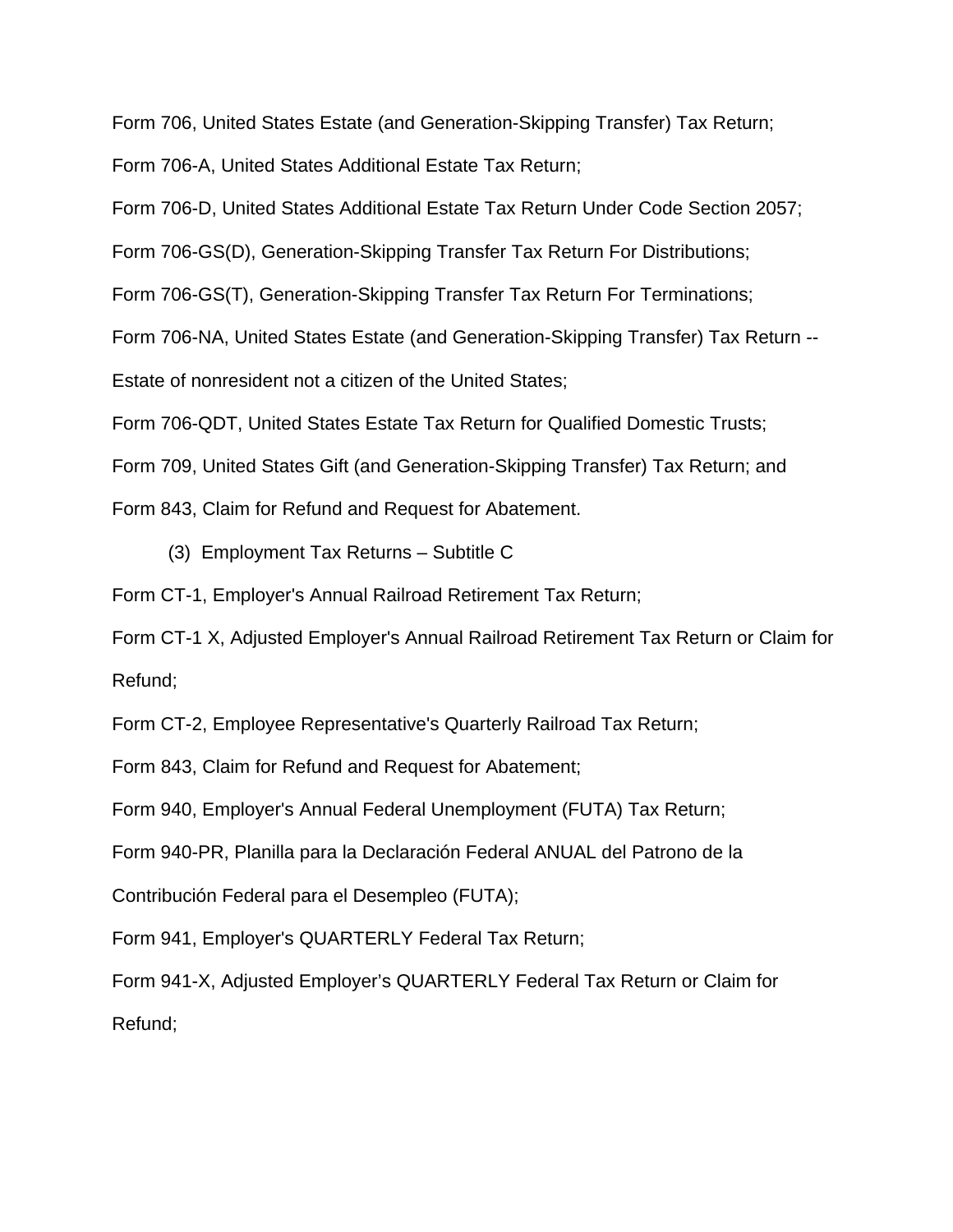Form 941-PR, Planilla para la Declaración Federal TRIMESTRAL del Patrono;

Form 941-X (PR), Ajuste a la Declaración Federal TRIMESTRAL del Patrono o Reclamo de Reembolso;

Form 941-SS, Employer's QUARTERLY Federal Tax Return;

Form 941-M, Employer's MONTHLY Federal Tax Return;

Form 943, Employer's Annual Federal Tax Return for Agricultural Employees;

Form 943-X, Adjusted Employer's Annual Federal Tax Return for Agricultural

Employees or Claim for Refund;

Form 943(PR), Planilla Para la Declaración ANUAL De La Contribución Del Patrono De Empleados Agrícolas;

Form 943-X (PR), Ajuste a la Declaración Federal Anual del Patrono de Empleados

Agrícolas o Reclamo de Reembolso

Form 944, Employer's ANNUAL Federal Tax Return;

Form 944-X, Adjusted Employer's ANNUAL Federal Tax Return or Claim for Refund;

Form 944-PR, Planilla para la Declaración ANUAL de la Contribución Federal del Patrono;

Form 944-X (PR), Ajuste a la Declaración Federal ANUAL del Patrono o Reclamo de Reembolso;

Form 944(SP), Declaración Federal ANUAL de Impuestos del Patrono o Empleador;

Form 944-X (SP), Ajuste a la Declaración Federal ANUAL de Impuestos del Patrono o Reclamo de Reembolso;

Form 944-SS, Employer's ANNUAL Federal Tax Return;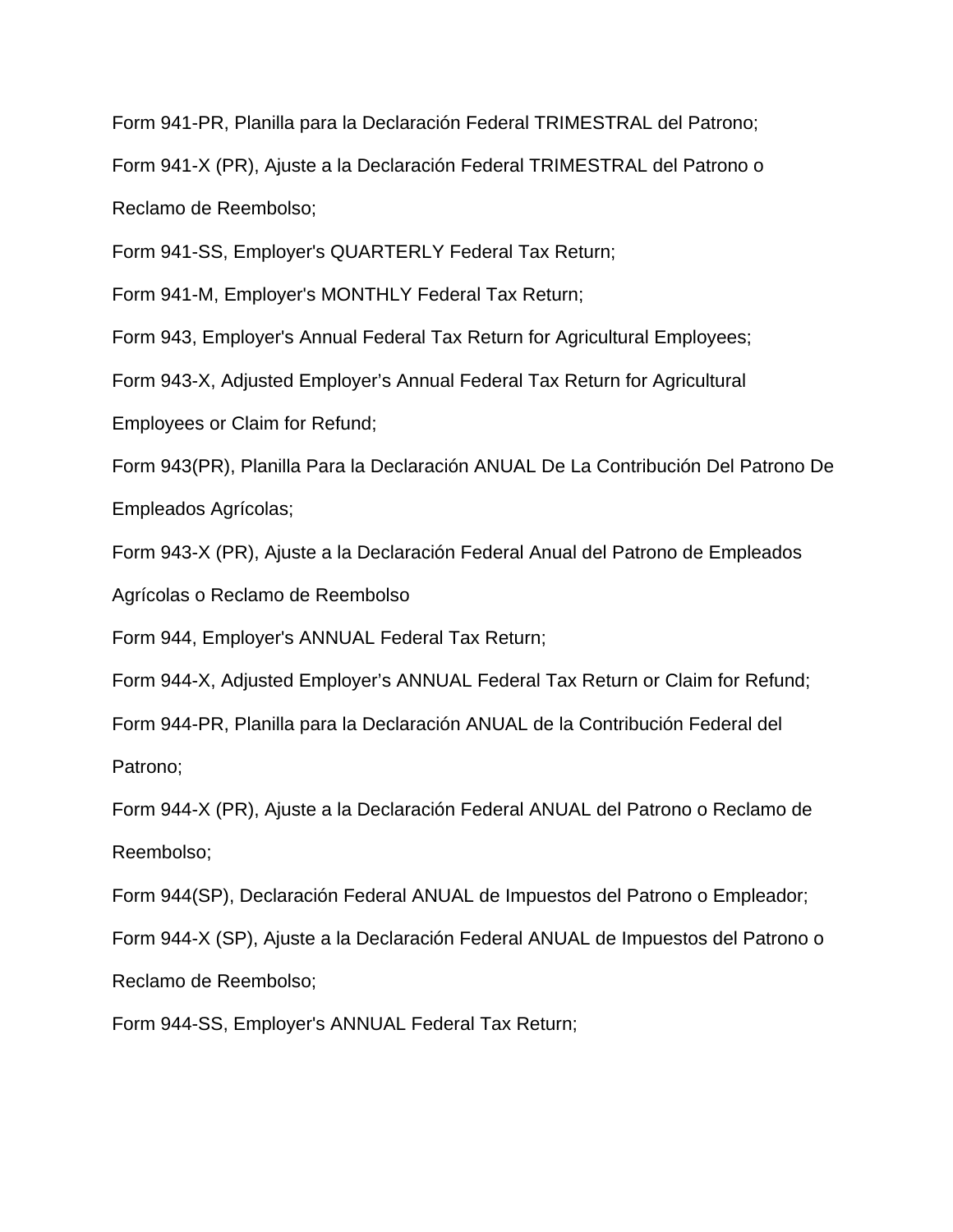Form 945, Annual Return of Withheld Federal Income Tax;

Form 945-X, Adjusted Annual Return of Withheld Federal Income Tax or Claim for Refund;

Schedule H, (Form 1040), Household Employment Tax; and

Anexo H-PR, (Formulario 1040-PR), Contribuciones sobre el Empleo de Empleados Domésticos.

(4) Miscellaneous Excise Tax Returns – Subtitle D

Form 11-C, Occupational Tax and Registration Return for Wagering;

Form 720, Quarterly Federal Excise Tax Return;

Form 720X, Amended Quarterly Federal Excise Tax Return;

Form 730, Monthly Tax Return for Wagers;

Form 843, Claim for Refund and Request for Abatement;

Form 990-PF, Return of Private Foundation or Section 4947(a)(1) Nonexempt

Charitable Trust Treated as a Private Foundation;

Form 2290, Heavy Highway Vehicle Use Tax Return;

Form 2290(FR), Declaration d'Impot sur L'utilisation des Vehicules Lourds sur les Routes;

Form 2290(SP), Declaración del Impuesto sobre el Uso de Vehículos Pesados en las Carreteras;

Form 4720, Return of Certain Excise Taxes Under Chapters 41 and 42 of the Internal Revenue Code;

Form 5330, Return of Excise Taxes Related to Employee Benefit Plans;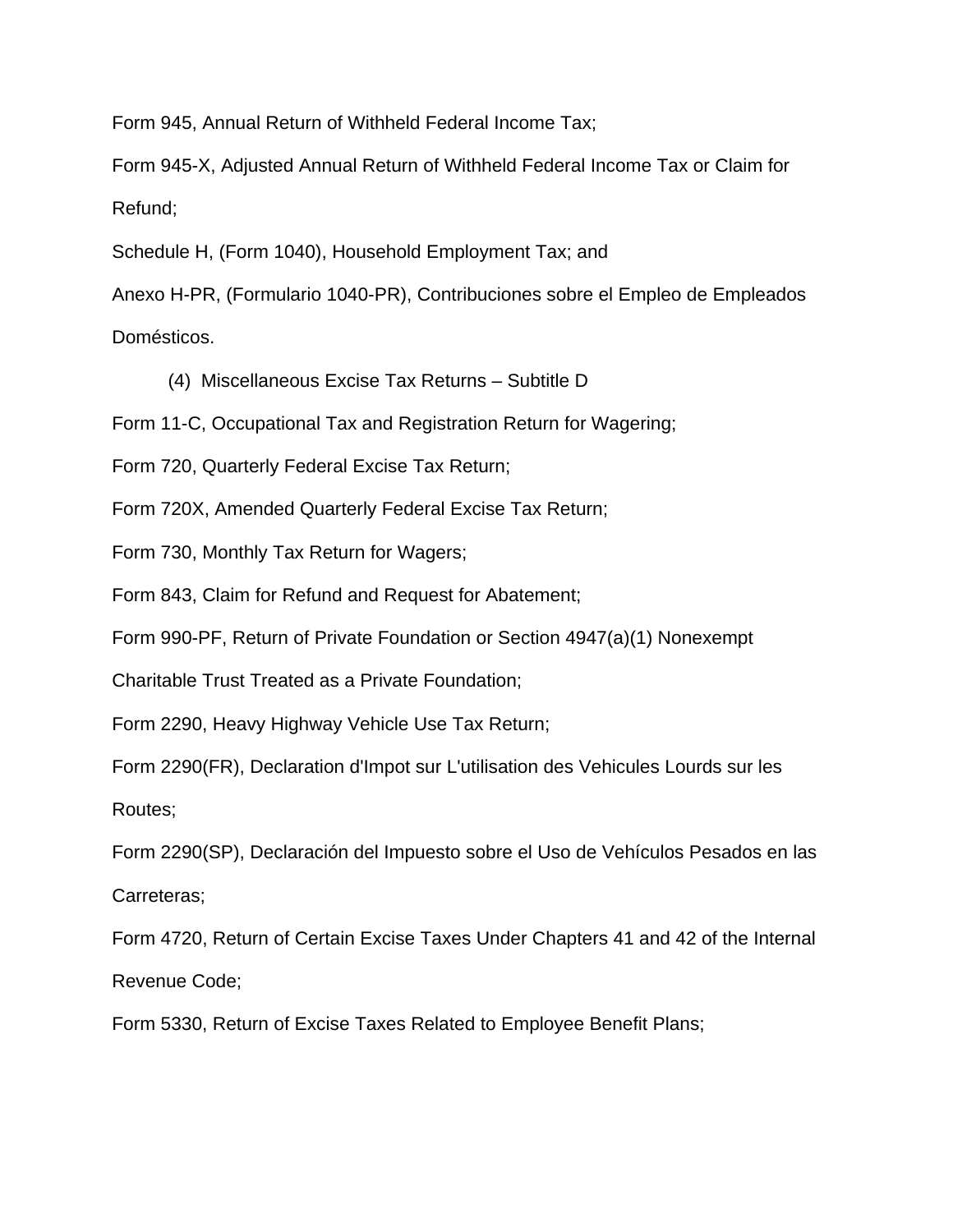Form 8612, Return of Excise Tax on Undistributed Income of Real Estate Investment Trusts;

Form 8613, Return of Excise Tax on Undistributed Income of Regulated Investment Companies;

Form 8831, Excise Taxes on Excess Inclusions of REMIC Residual Interests;

Form 8849, Claim for Refund of Excise Taxes; and

Form 8924, Excise Tax on Certain Transfers of Qualifying Geothermal or Mineral Interests.

(5) Alcohol, Tobacco, and Other Excise Taxes - Subtitle E

Form 8725, Excise Tax on Greenmail; and

Form 8876, Excise Tax on Structured Settlement Factoring Transactions.

(6) Information Returns and Other Documents

Form 1065, U.S. Return of Partnership Income;

Form 1065-B, U.S. Return of Income for Electing Large Partnerships;

Form 5227, Split Interest Trust Information Return;

Form 8453-B, U.S. Electing Large Partnership Declaration for an IRS e-file Return;

Form 8453-C, U.S. Corporation Income Tax Declaration for an IRS e-file Return;

Form 8453-EO, Exempt Organization Declaration and Signature for Electronic Filing (only if for 1120-POL);

Form 8453-EX, Excise Tax Declaration for an IRS e-file Return;

Form 8453-F, U.S. Estate or Trust Income Tax Declaration and Signature for Electronic Filing;